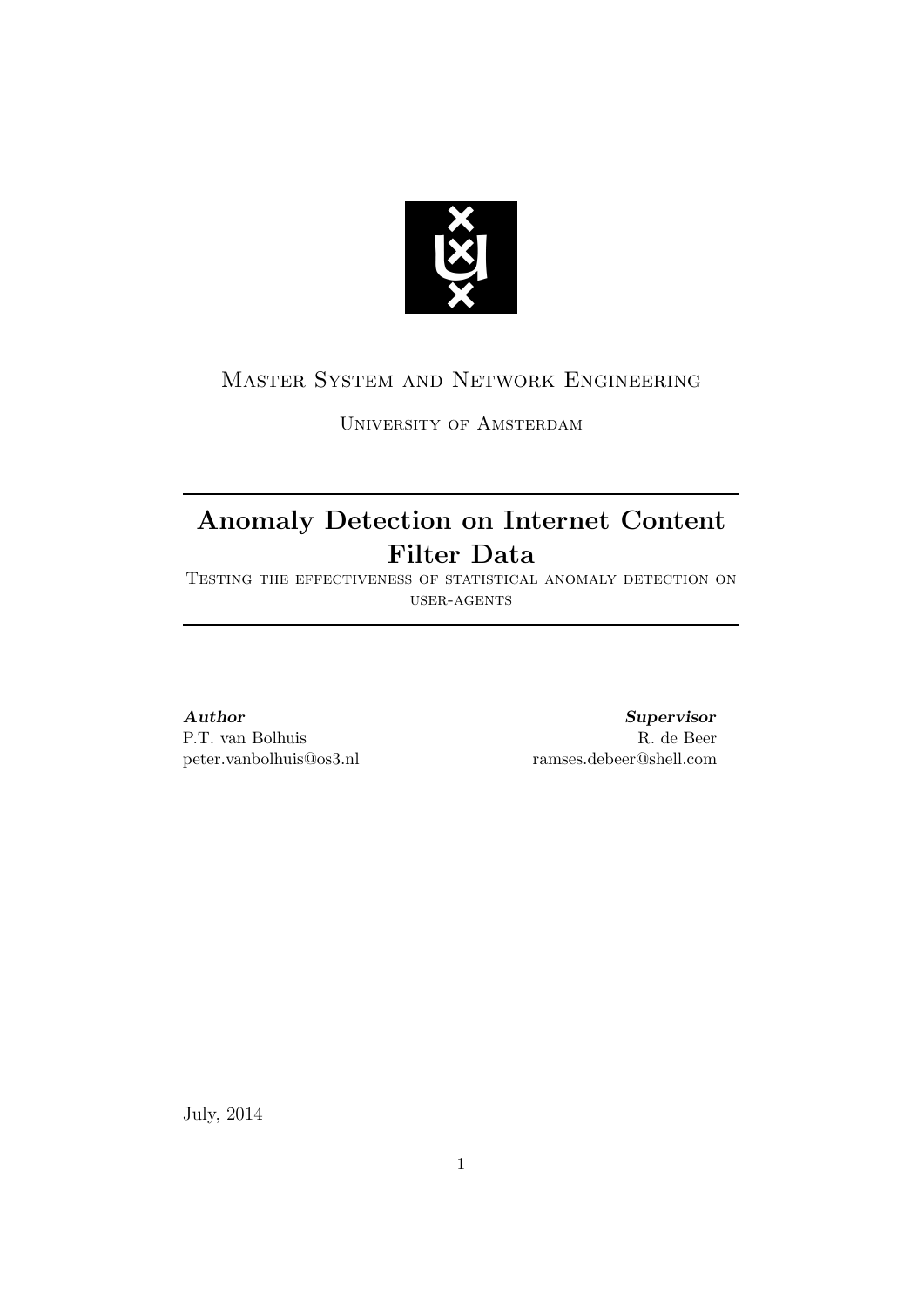#### Abstract

The goal of this research was to find out what the effectiveness of statistical anomaly detection on user-agent strings is.

To increase effectiveness, a method was created to perform statistical analysis on the user-agents by splitting these into elements. By splitting the user-agent into multiple elements and checking these elements for anomalies, small differences in user-agents that would often occur could be removed. This helped to remove false positives that were not interesting.

Next, a scoring mechanism was used to score IP-addresses based on the amount of anomalous user-agent elements in their user-agent string. The more anomalous elements originated from an IP, the higher the score.

Plotting the host scores showed clear outliers when hosts are scored based on their user-agents. Outliers were often created by traffic from mobile phones, which mostly connected through proxies. Another found outlier was a host with a browser hijacker installed.

Performing this form of anomaly detection proves useful on a network where hosts are uniform. Networks with more variation in hosts (more mobile devices) create a larger amount of unique user-agents. This happens because of application using a unique user-agent when sending traffic to servers.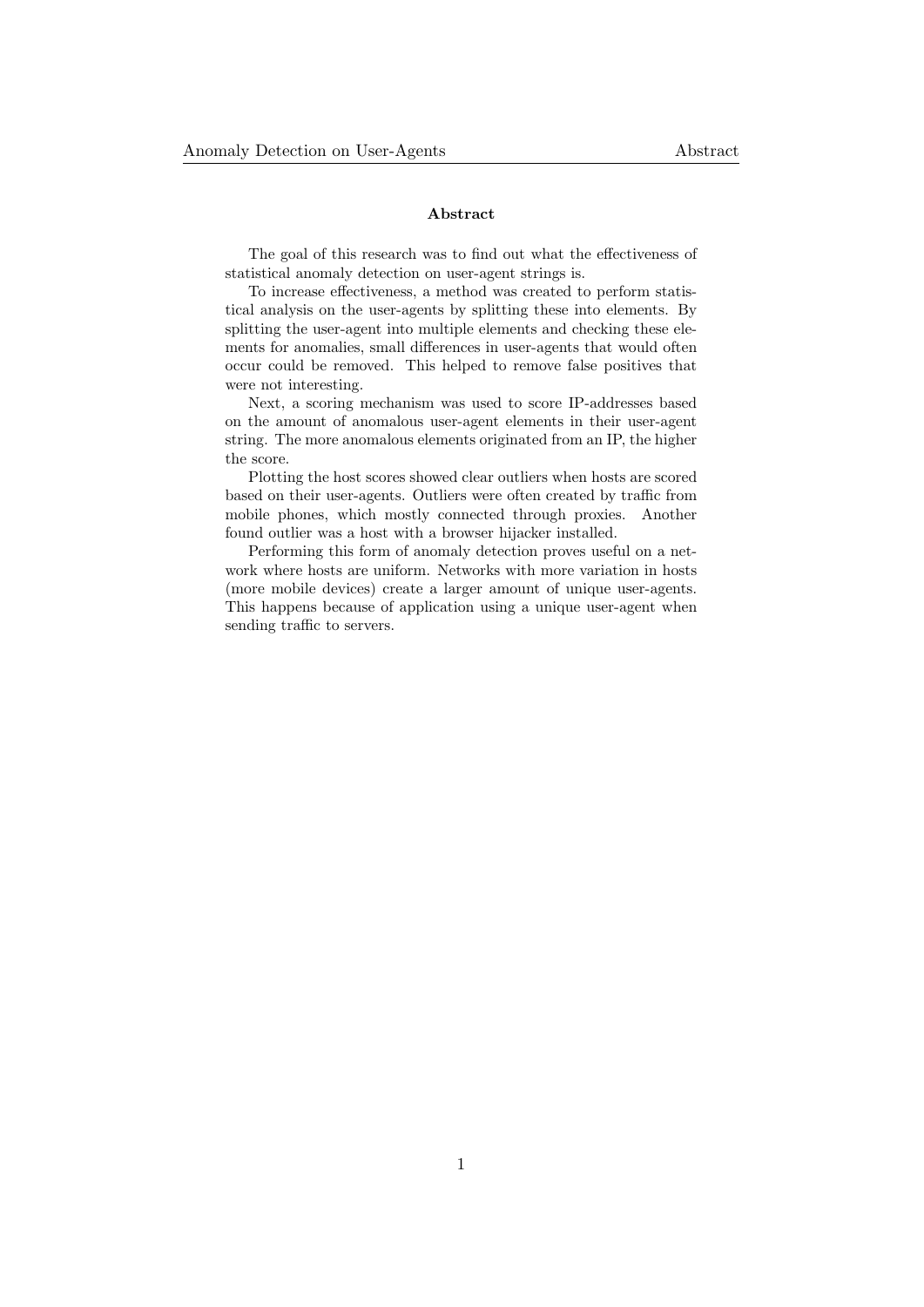# Contents

| 1                      |         | 3<br>Introduction                                                                       |                |  |
|------------------------|---------|-----------------------------------------------------------------------------------------|----------------|--|
|                        | 1.1     |                                                                                         | 3              |  |
|                        | 1.2     | User-agents $\ldots \ldots \ldots \ldots \ldots \ldots \ldots \ldots \ldots \ldots$     | $\overline{4}$ |  |
|                        | 1.3     |                                                                                         | $\overline{4}$ |  |
|                        | 1.4     |                                                                                         | 5              |  |
|                        | 1.5     |                                                                                         | $\overline{5}$ |  |
|                        | $1.6\,$ |                                                                                         | 6              |  |
| $\bf{2}$               |         | Research                                                                                | 7              |  |
|                        | 2.1     | Data-set $\ldots \ldots \ldots \ldots \ldots \ldots \ldots \ldots \ldots \ldots \ldots$ | 7              |  |
|                        | 2.2     | User-agents $\ldots \ldots \ldots \ldots \ldots \ldots \ldots \ldots \ldots \ldots$     | 7              |  |
|                        | 2.3     |                                                                                         | 8              |  |
|                        | 2.4     | Scoring host anomalies $\ldots$ , $\ldots$ , $\ldots$ , $\ldots$ , $\ldots$ , $\ldots$  | 8              |  |
|                        | 2.5     |                                                                                         | 10             |  |
|                        | 2.6     |                                                                                         | 11             |  |
| 3                      |         | Conclusion                                                                              | 13             |  |
|                        | 3.1     |                                                                                         | 14             |  |
| $\boldsymbol{\Lambda}$ |         | <b>References</b>                                                                       | 15             |  |
|                        |         | A Total number of elements per IP                                                       | 16             |  |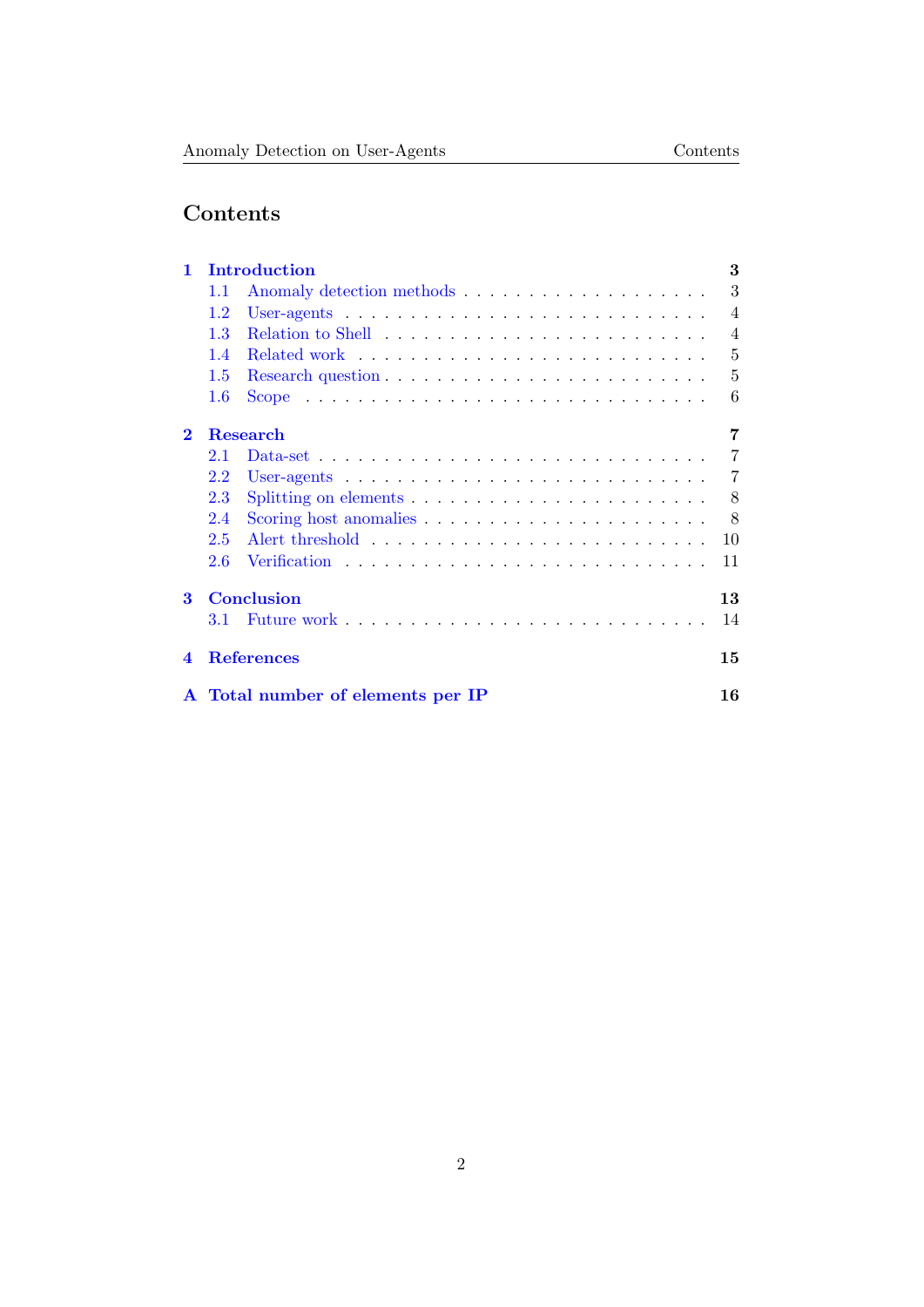# <span id="page-3-0"></span>1 Introduction

This introduction functions to give a quick overview of the field of anomaly detection and user-agents. The last subsection will describe the relation of this research to Shell where it was performed.

#### <span id="page-3-1"></span>1.1 Anomaly detection methods

Network anomalies are differences from regular traffic. These can be detected in multiple ways, namely statistically, knowledge-based and based on machine learning [\[1\]](#page-15-1).

Statistical anomaly detection determines whether or not traffic is normal by comparing it to a previously generated profile. This profile holds statistics of parameters, such as amount of traffic, types of traffic, what IP-addresses it talks to and traffic rates. When current traffic is different from the previously determined 'normal', the NIDS can flag the traffic as anomalous.

Knowledge-based anomaly detection works with known-bads and knowngoods. Setting up a knowledge-based NIDS can be time consuming, which is why it is often combined with either statistical or machine learning-based. Knowledge-based systems can also work with signatures, which are knownbads, the popular NIDS Snort uses signatures [\[2\]](#page-15-2).

The last method, machine learning, is based on algorithms that take new information in and constantly adjust their behaviour based on it. These machines are resource intensive if they are configured to alter their behaviour based on live information. Some of the used machine-learning models are Bayesian networks and Markov models.

The Bayesian networks looks for probabilistic relations between certain variables of network traffic. This is often combined with statistical modeling of the traffic. However, the results of naive Bayesian networks are comparable to threshold-based systems, while requiring more resources [\[3\]](#page-15-3).

<span id="page-3-2"></span>Markov models work based on state transitions. A training set will create a model of probability on transitions between states. Anomaly detection is then done based on the probability combined with a fixed threshold. Unlikely transitions between states will trigger an alert.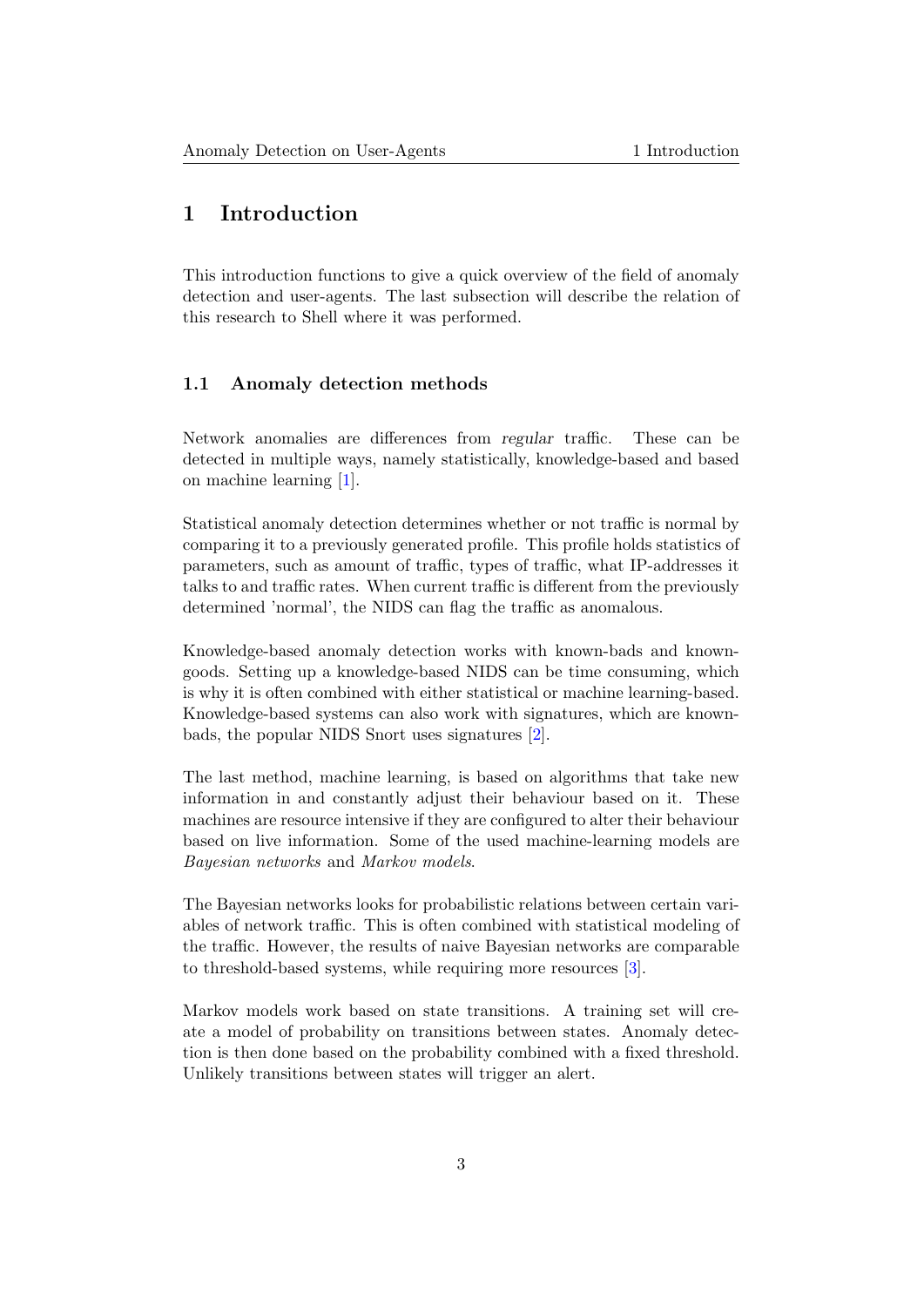#### 1.2 User-agents

User-agents are programs that perform tasks on a computer, for example a web browser. This browser identifies itself to servers via the user-agent string and includes information about the system in this string. Information that can be included is the operating system, installed frameworks, browser version and compatibility information.

Some malware uses the HTTP protocol for command and control traffic and tries to fake the user-agent string. Often this user-agent string is hard-coded into the malware  $[4]$ , and thus static. In some cases the user-agent string can be used for cross-site scripting (XSS) or forms of SQL-injection[\[5\]](#page-15-5).

User-agent strings are part of the HTTP protocol, and are defined in RFC 2616 [\[6\]](#page-15-6).

<span id="page-4-0"></span>Note that in this report the term user-agent and user-agent string will be used interchangeably, but mean to indicate the user-agent string.

#### 1.3 Relation to Shell

This research was performed at Royal Dutch Shell - Shell Information Technology International (SITI), in Rijswijk. SITI takes care of the incident detection and response within Shell. SITI was interested in malware detection through several methods, one of which was through user-agent information. The research would prove the feasibility of certain detection methods.

If a method proved feasible, it could be applied to the company network. The network at Shell was split between a guest network and the office network. The guest network was, as the name implies, for the guests, but also for mobile devices. The office network was for company laptops and desktops. Mobile devices were not allowed on this network.

<span id="page-4-1"></span>For both networks, all clients connected to websites through an Internet Content Filter (ICF), which filtered the traffic. Access to certain sites was blocked. Traffic was logged on this ICF, and these logs were used for the data-set.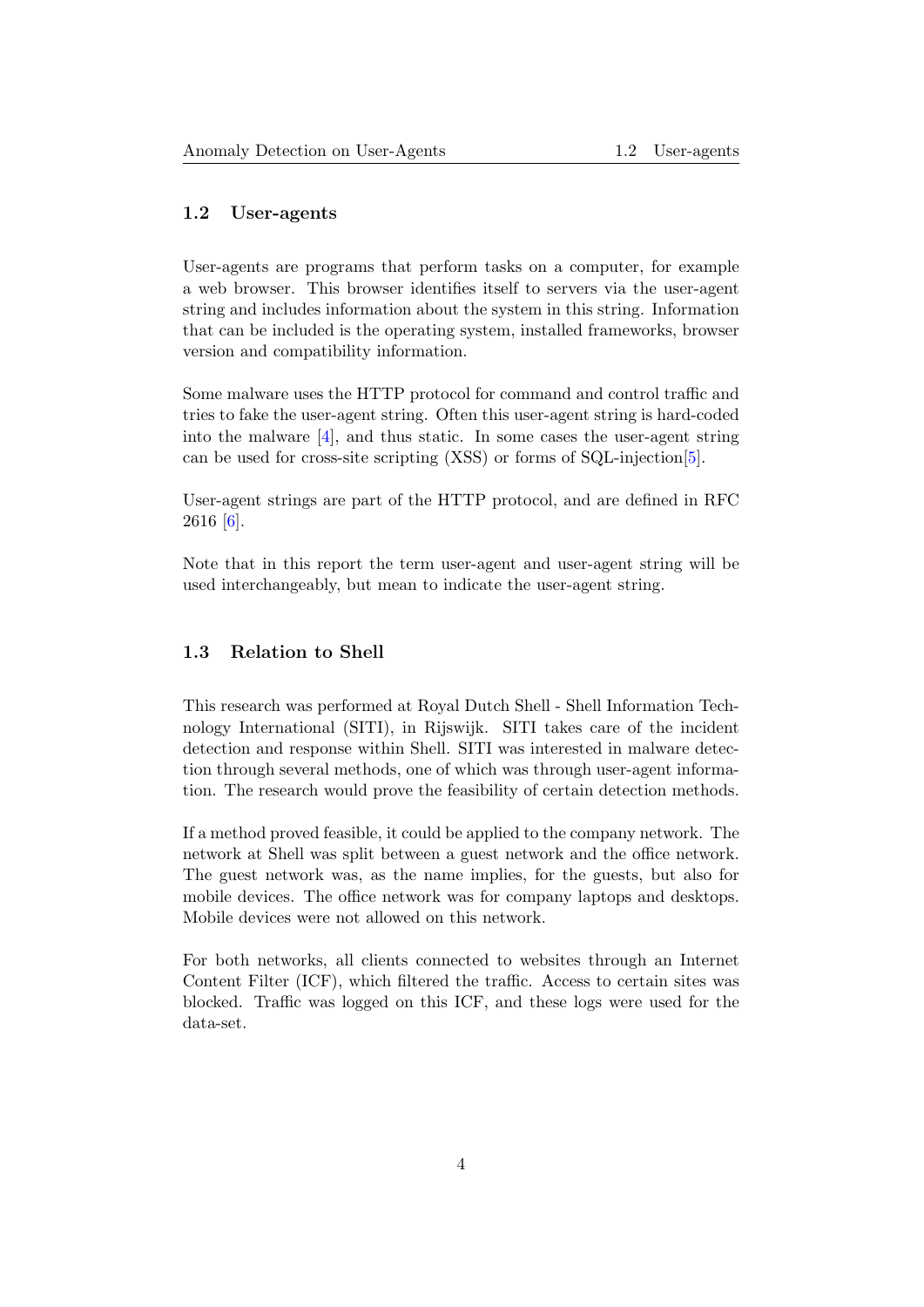#### 1.4 Related work

Anomaly detection was first thought of by James Anderson in 1980 [\[7\]](#page-15-7). Anderson suggested that anomalies could be detected in metrics like computing time. This was host based detection which was processed in batch daily.

Since 1980 a lot of research has been done into detecting both network and host-based anomalies in different ways [\[1\]](#page-15-1). Most research into statistical network anomaly detection has been based on header information of packets. One example is the research by Mahoney and Chan [\[8\]](#page-15-8), which checks headers of Ethernet, IP and TCP/UDP for anomalies.

Other research has been done on detecting anomalies in the payload of packets [\[9\]](#page-15-9). In this research the complete payload size was used to create a frequency distribution and the standard deviation. If packets differed too much, they were flagged.

One research, done by N. Kheir [\[4\]](#page-15-4) performed anomaly detection on useragents. The used method was knowledge-based; blacklists and whitelists were created to match user-agents against. It managed to obtain a very low false-positive ratio and managed to find new botnet infections based on a detection pattern.

#### <span id="page-5-0"></span>1.5 Research question

The research by N. Kheir [\[4\]](#page-15-4) indicated that low false-positive ratios could be achieved by using signatures, while still detecting malicious traffic. This research hopes to have similar results by statistically comparing the useragent fields.

Machine learning was too complex to start with and machine learning itself also relied on statistical detection (in the case of Bayesian network models) [\[3\]](#page-15-3). Therefore this research will try to detect anomalous traffic through statistical analysis of the user-agents. No previous research specifically checking the effectiveness of statistical detection on user-agents could be found.

The research will try to answer the following question: What is the effectiveness of statistical anomaly detection, when applied to the user-agent string?.

To answer this question, the following sub-questions are to be answered:

- How can user-agents be statistically analyzed effectively?
- <span id="page-5-1"></span>• How can false-positives be excluded?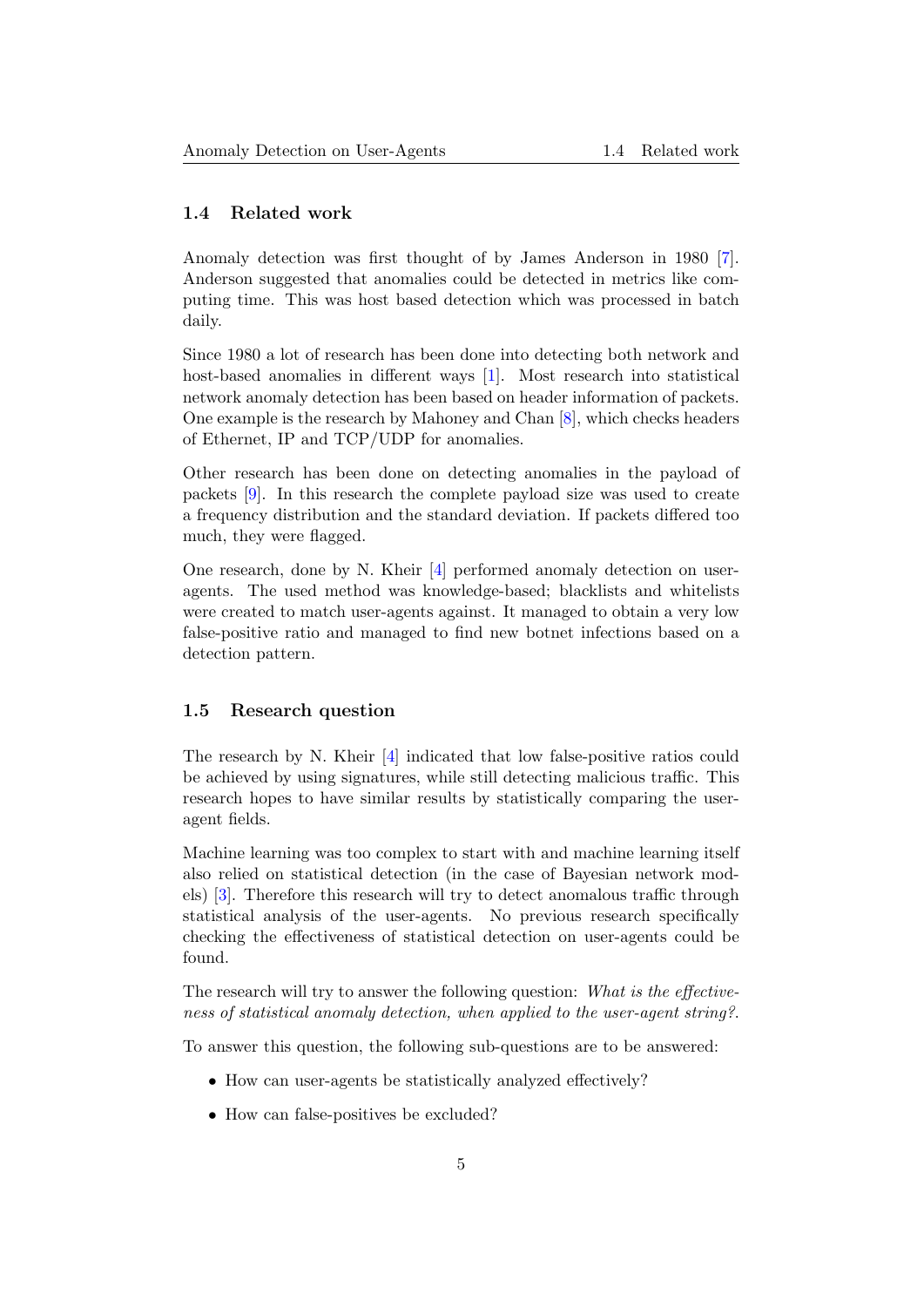### 1.6 Scope

Anomaly detection can be applied to many variables of network traffic. The anomaly detection in this research will be limited to the user-agent strings that are reported by the Internet Content Filter at Shell. This means the analysis will not be performed on a 'live' set of data that comes through, but rather on an exported set.

The research will also limit itself to statistical methods of detection. There will be no fingerprinting or white-listing of traffic.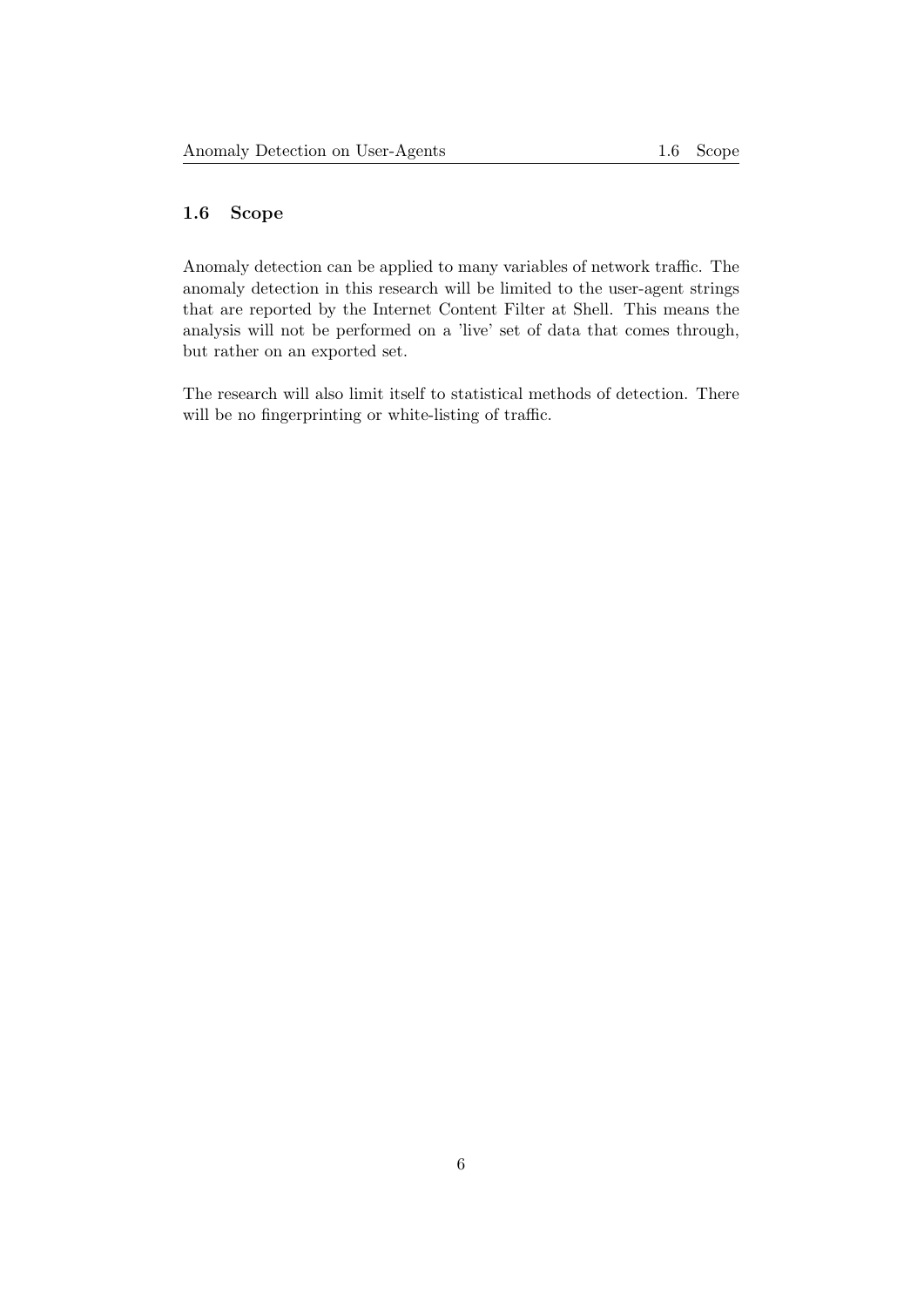# <span id="page-7-0"></span>2 Research

This section will describe the research performed. It will go into the data-set used and what methods were used to extract data from this set. Furthermore it will analyze some of the results.

<span id="page-7-1"></span>The code used to process the output of the ICF can be found on [https:](https://github.com/PTVB/agents) [//github.com/PTVB/agents](https://github.com/PTVB/agents).

#### 2.1 Data-set

As mentioned in the introduction, the data-set originated from the Internet Content Filter (ICF) server. This server logged all HTTP traffic, and blocked sites based on filtering rules.

The set of data was exported as a comma separated values (CSV) file. The file contained source information and destination information (IPaddresses), the file accessed (/index.html for example), the user-agent string and some other information about action taken by the ICF and based on what rule.

<span id="page-7-2"></span>Only the source IP and the user-agent information from this set were used.

#### 2.2 User-agents

To avoid one client distorting the statistics of user-agents, the user-agents were linked to source IP-addresses. Per IP, all user-agents that were unique for that IP were saved. This prevented one IP with many requests from not standing out, while the user-agent was unique to this IP.

<span id="page-7-3"></span>Simply checking for unique (complete) user-agents showed a large amount of unique ones. This made it unusable for statistically detecting anomalies, since every unique user-agent would show up as an anomaly. However, a lot of elements in the user-agent were similar, sometimes only a version number differed, which wasn't necessarily an anomaly.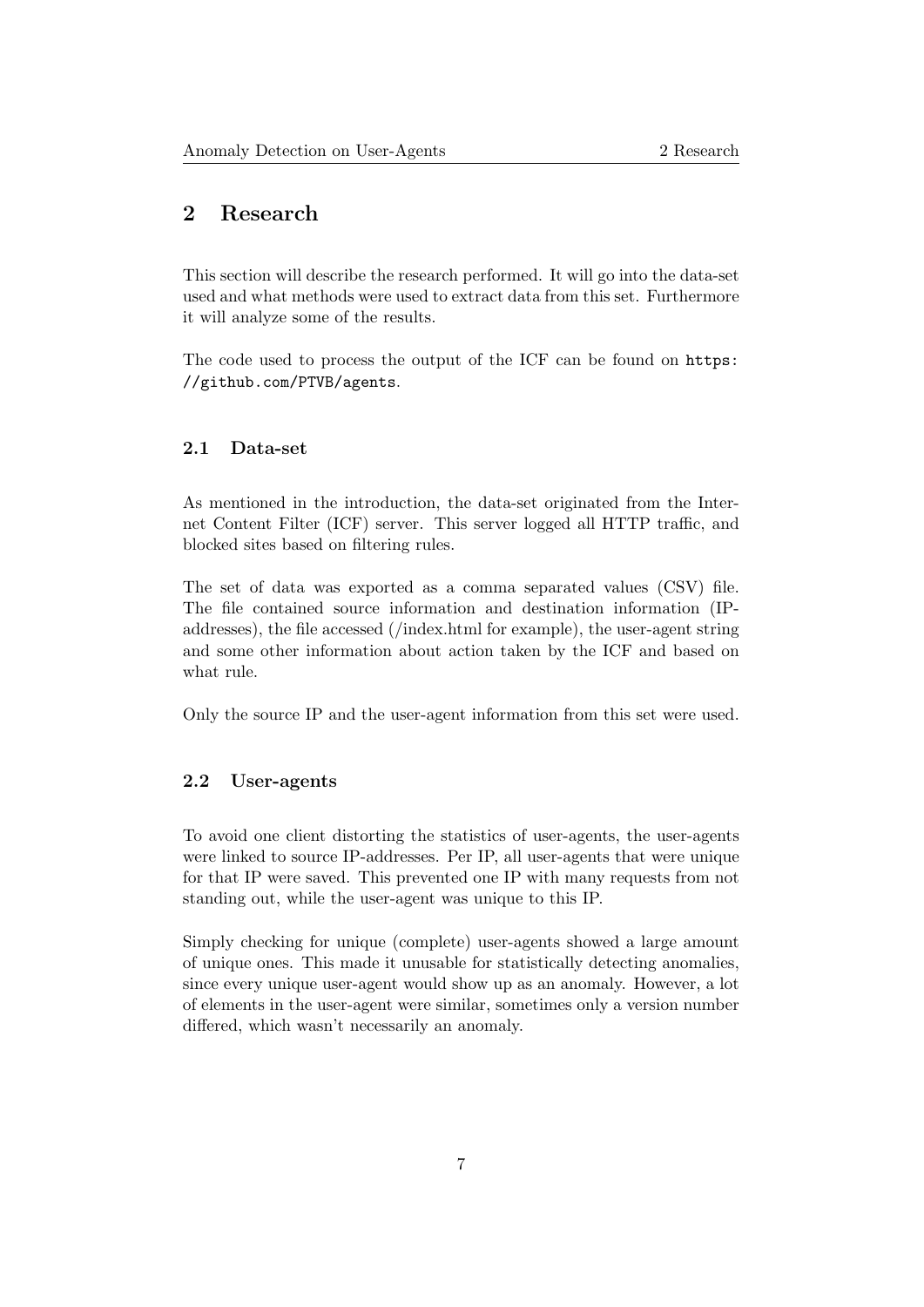#### 2.3 Splitting on elements

The small differences in complete user-agent strings led to splitting useragent into elements. Elements were split on brackets, commas and semicolons. In the user-agent string below, this would for instance results in "Mozilla/4.0" being one element and ".NET CLR 2.0.50727" being another one.

Mozilla/4.0 (compatible; MSIE 7.0; Windows NT 6.1; WOW64; Trident/7.0; SLCC2; .NET CLR 2.0.50727; .NET CLR 3.5.30729; .NET CLR 3.0.30729; Media Center PC 6.0; eSobiSubscriber 2.0.4.16; BRI/1; MAAR; .NET4.0C; AskTbORJ/5.15.9.29495; .NET4.0E; BRI/2) Funshion/1.0.0.1

All elements were then counted, leading to a list of elements with their number of occurrences over all IP-addresses. Plotting this, showed the graph shown in Figure

Clearly visible in Figure [1](#page-9-0) is that a few user-agent elements are very common, but then at some point there is a large number of uncommon elements. Most of these uncommon elements originated from anti-virus update mechanisms, as well as from mobile phones. The mobile phones sometimes used an application specific user-agent for applications that contacted a server. Figure [2](#page-9-0) shows the same graph, zoomed in on the first 50 elements.

<span id="page-8-0"></span>A graph with the total number of elements per IP can be found in Appendix [A.](#page-16-0)

### 2.4 Scoring host anomalies

For this research, only elements that occur very little are used to indicate an anomaly. Hosts will be scored based on them having anomalous elements.

While lack of often-used elements could also indicate an anomaly, these are not used in the system of scoring hosts. The reason is that anti-virus updating mechanisms used unique strings without any other information. Scoring these based on the lack of elements, would falsely give hosts a higher score, creating false-positives.

Deciding what elements increase a hosts score is done by setting the amount of unique element occurrences. The lowest  $x$  element-occurrences will then cause an increase of host score. The choice for x can be made based on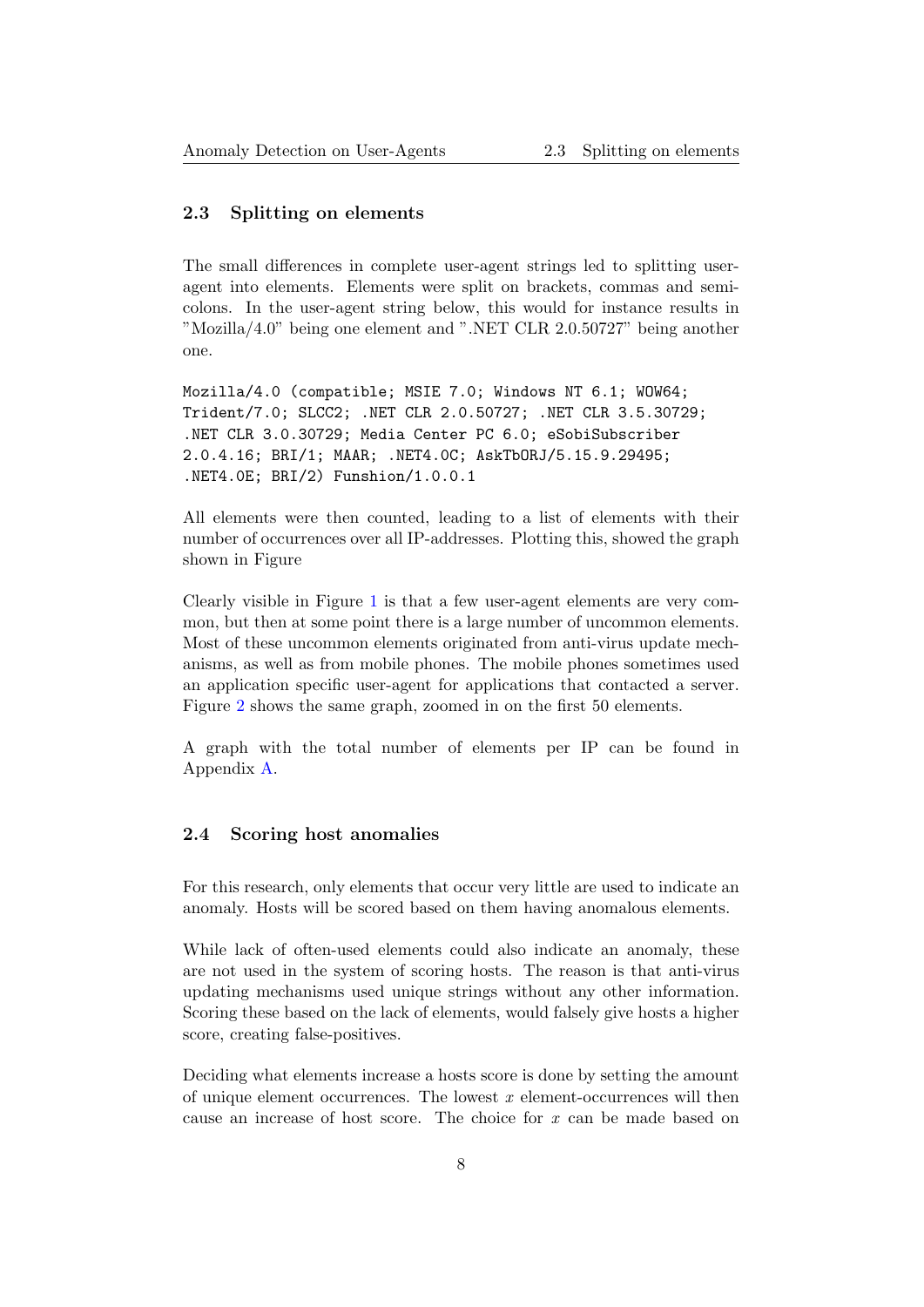<span id="page-9-0"></span>

User-agent-element

Figure 1: Count of user-agent elements



Figure 2: Count of user-agents elements, zoomed in on first 50 elements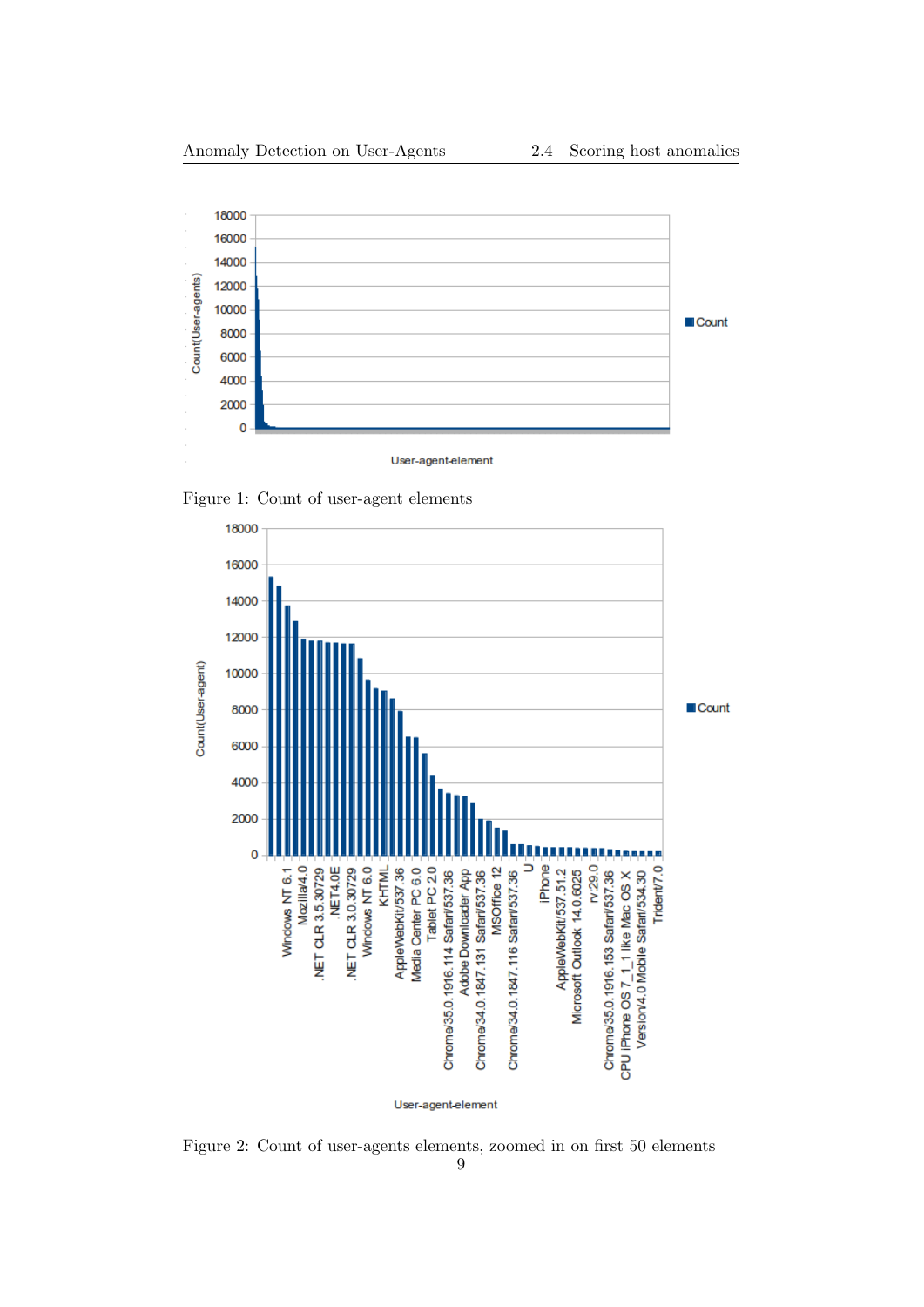Figure [1,](#page-9-0) the point where the graph clearly starts to flatten out is a good point.

As an example, see Table [1,](#page-10-1) where  $x$  is set to 3. If this was the entire set, the element DragonUpdater would be in the lowest three occurrences (1, 2 and 6), and would therefore increase a hosts score. For every marked element a host has, a hosts score will be increased with 1, see Table [2](#page-10-2) for scores based on Table [1.](#page-10-1) A weighed score would likely be a more efficient way to score hosts. However, for the proof-of-concept, this was not needed. A weighed score for anomalies is recommended for the future work.

<span id="page-10-1"></span>

| <b>Table 1</b> User-agent elements $+$ whether or not they create a trigger |                    |                 |                 |  |
|-----------------------------------------------------------------------------|--------------------|-----------------|-----------------|--|
|                                                                             | User-agent element | $#$ occurrences | Increases score |  |
|                                                                             | compatible         | 14823           | No              |  |
|                                                                             | Windows NT 6.1     | 13723           | No              |  |
|                                                                             | Mozilla/5.0        | 12882           | N <sub>o</sub>  |  |
|                                                                             | DragonUpdater      | 6               | Yes             |  |
|                                                                             | Device             | $\overline{2}$  | Yes             |  |
|                                                                             | $SPID = 3755$      | $\overline{2}$  | <b>Yes</b>      |  |
|                                                                             | Edition Next       | $\overline{2}$  | Yes             |  |
|                                                                             | AppleWebKit/532.9  |                 | Yes             |  |

<span id="page-10-2"></span>

|  |  | Table 2 Host scores (example data) |
|--|--|------------------------------------|
|--|--|------------------------------------|

| $\rm Host$  | User-agent string                           | <b>Score</b> |
|-------------|---------------------------------------------|--------------|
| 10.100.0.1  | Mozilla/5.0 (compatible; AppleWebKit/532.9) |              |
| 10.0.10.20  | $Mozilla/5.0$ (DragonUpdater; Device)       |              |
| 10.13.37.30 | Edition Next (AppleWebKit/532.9; Device:    |              |
|             | $SPID = 3755$                               |              |

#### <span id="page-10-0"></span>2.5 Alert threshold

Scoring hosts with the previously mentioned mechanism will result with each host having a score. A visualization of these scores on the provided data-set is shown in Figure [3,](#page-11-1) where the value of  $x$  was set to five.

Comparing the result with a raw count of elements per IP, as shown in Appendix [A,](#page-16-0) will show that the four highest outliers still exist<sup>[1](#page-10-3)</sup>. However, all outliers below 500 have been reduced to scores practically equal to all others.

<span id="page-10-3"></span><sup>&</sup>lt;sup>1</sup>The order is different due to the way the written program processes the data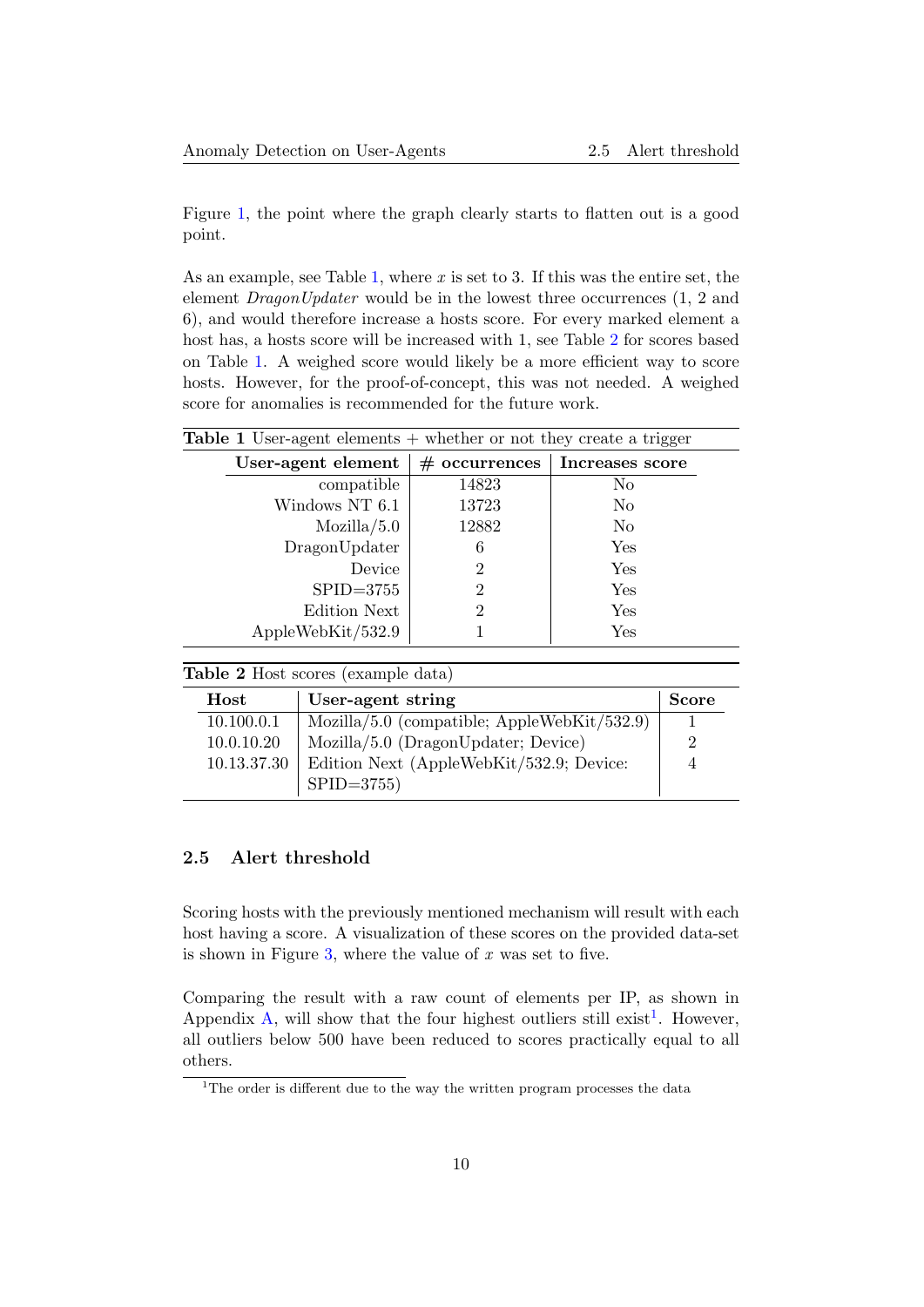This shows that removing user-agents that occur often is an effective way to reduce the score of hosts, and will therefore make setting a threshold easier. It also reduces the chance on false-positives. On the other hand, IP-addresses with a lot of user-agents originating from it, will likely score a lot higher than others. The amount of user-agents originating from one IP has a significant impact on its score.

The graph in Figure [3](#page-11-1) shows four very clear outliers, labeled A, B, C and D in the figure. Any threshold between 10 and 150 would show these four as the only outliers. Thanks to this large difference between the hosts, falsepositives can be easily excluded. Note that the network is fairly uniform, with hosts having either a little score, or enormous outliers. Networks with less uniformity will show smaller differences between normal hosts and outliers. The smaller difference in score would make detecting outliers more difficult and could potentially raise the number of false-positives.

<span id="page-11-1"></span>

<span id="page-11-0"></span>Figure 3: Scores per host, only for hosts with score  $>1$ 

#### 2.6 Verification

As a final step, the found outliers were inspected as to what caused them to stand out. Table [3](#page-12-0) shows the findings.

It shows that two out of four (C and D) were proxy servers. These servers aggregated data from multiple clients and therefore stood out.

Host A was a host that sent out multiple user-agents, different applications (mostly games) all used their own user-agent. Most notably, this client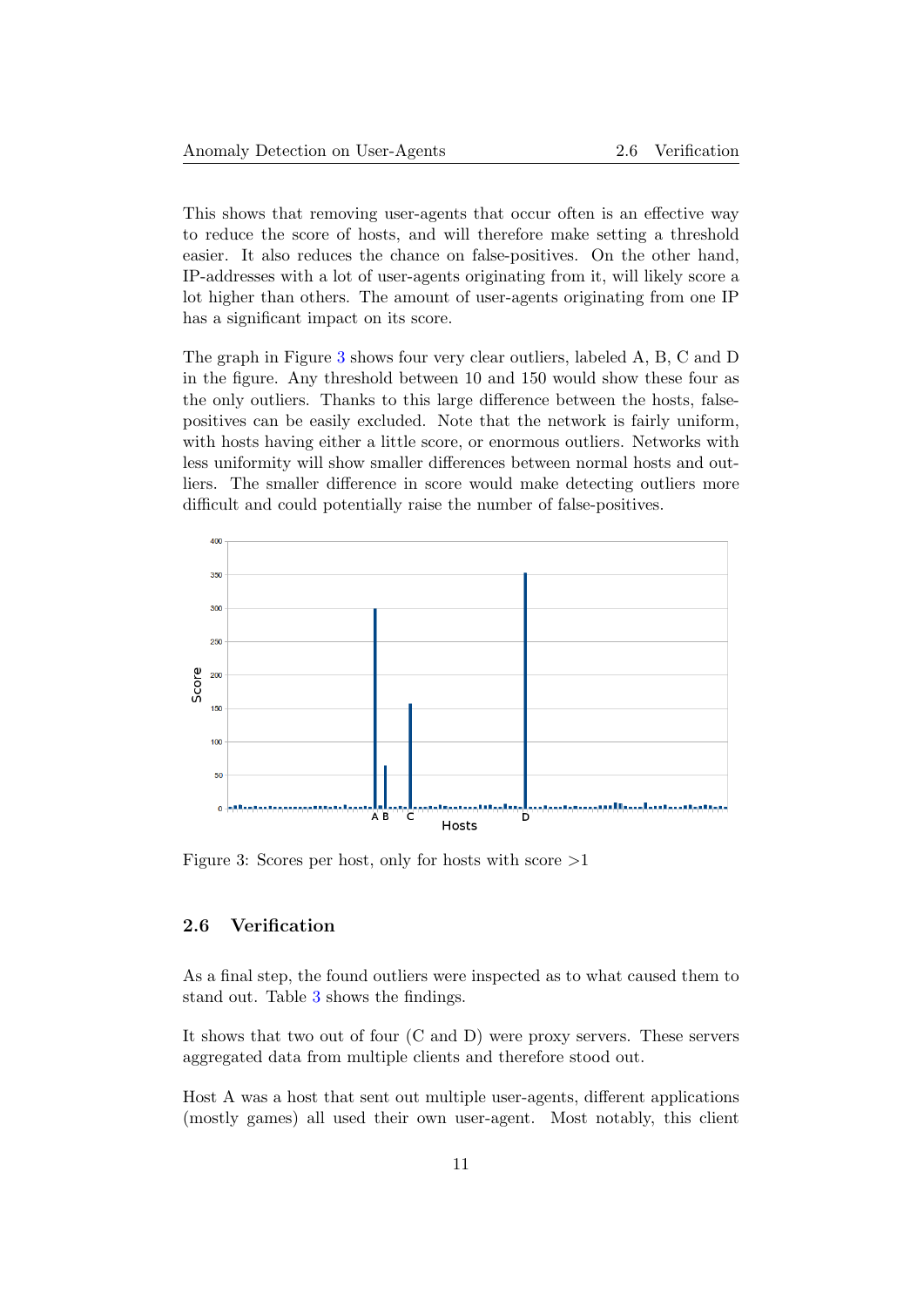also had software installed that identified itself with "SkyNet/1.2.0". This Skynet used the user-agent as some form of covert channel, exporting information about the phone, including phone number, Google account and the IMEI number. This information clearly stood out, as almost all parameters were unique to this host. As the data-set was gathered from a network where phones were not supposed to be, this was a compliance incident.

Host B was an IP address that was leased with DHCP, so multiple clients had used it. One of these clients was infected with the Conduit browser hijacker. It showed up because of unique strings and special user-agents, but also because multiple clients had used this IP.

<span id="page-12-0"></span>

| <b>Table 3</b> Verification of anomaly on hosts |                        |                                                                            |  |
|-------------------------------------------------|------------------------|----------------------------------------------------------------------------|--|
|                                                 | $\operatorname*{Host}$ | Result of inspection                                                       |  |
|                                                 | A                      | Host was a phone, which is a compliance incident on this<br>network.       |  |
|                                                 | Β                      | Host infected with Conduit browser hijacker, infection was<br>missed by AV |  |
|                                                 | $\mathcal{C}$          | Host was a proxy, combining traffic of multiple clients                    |  |
|                                                 | D                      | Host was a proxy, same as C                                                |  |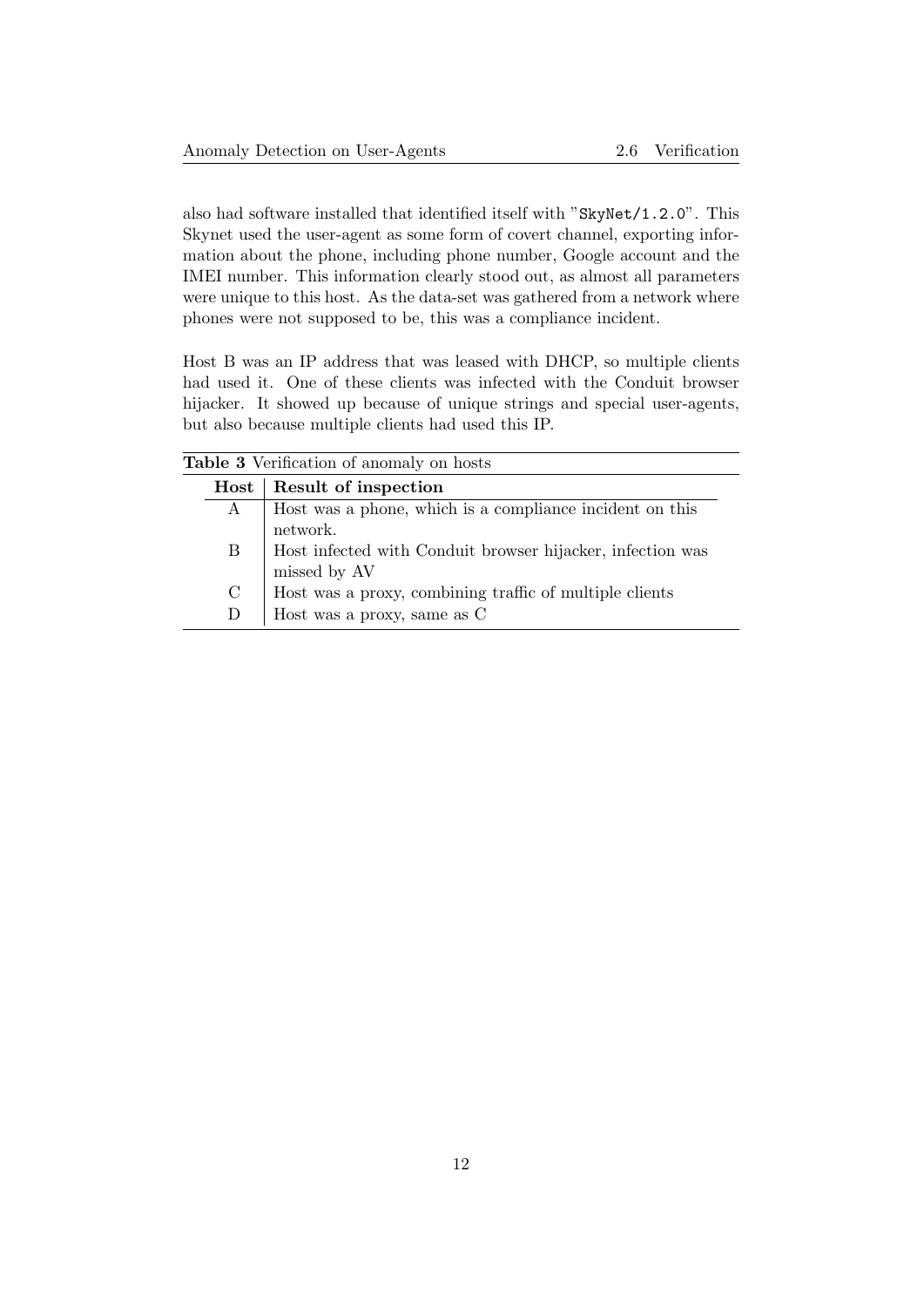# <span id="page-13-0"></span>3 Conclusion

The goal of this research was to test the effectiveness of anomaly detection on transmitted user-agent strings.

User-agents can effectively be analyzed by splitting them up into elements. By scoring hosts or IP-addresses on the amount of anomalous elements, a large difference appeared between the hosts in the used data-set. By applying this method, scores for hosts with a lot of common user-agents will not stand out more than hosts with a few common user-agents.

Because of the large differences in score, a threshold can easily be placed. Based on this threshold, it will decided when a score triggers an alert. While the large difference will make exclusion of false-positives easy, the difference is due to the fact that the network is very uniform. Less uniform networks will give a smaller difference between positives and negatives, making the descision for placing the threshold more difficult.

Found hosts appeared to be mostly phones and proxies. This is due to the fact that applications on phones sometimes identify themselves with a useragent that is unique to the application. The more apps that do this, the more a host will stand out. The proxies stood out because a lot of (different) clients connected through it. These clients are likely to have differing useragent strings. If this method would be applied to network traffic that does not contain aggregators, such as network proxies, it would filter out phones and computers with anomalous packages installed.

Software on computers that installs browser-addons may identify themselves by adding an element to the user-agent. This will also show as an anomaly. An example of which was shown by the detected anomaly for the host with the browser hijacker

Malware that is installed on computers will sometimes try to fake a useragent, which may stand out, but this depends on the user-agent it is faking. Other (malicious) functions that the user-agent string may be used for, such as a covert-channels would be detected by a statistical method.

The used method will likely pick out hosts with a lot of different software packages installed, but will not necessarily pick out hosts infected with malware. Using this method on a network with uniform hosts, will show the best results.

<span id="page-13-1"></span>In conclusion: statistical anomaly detection on user-agents can provide an indication of hosts having installed malicious software. However, this detection works best in a uniform environment.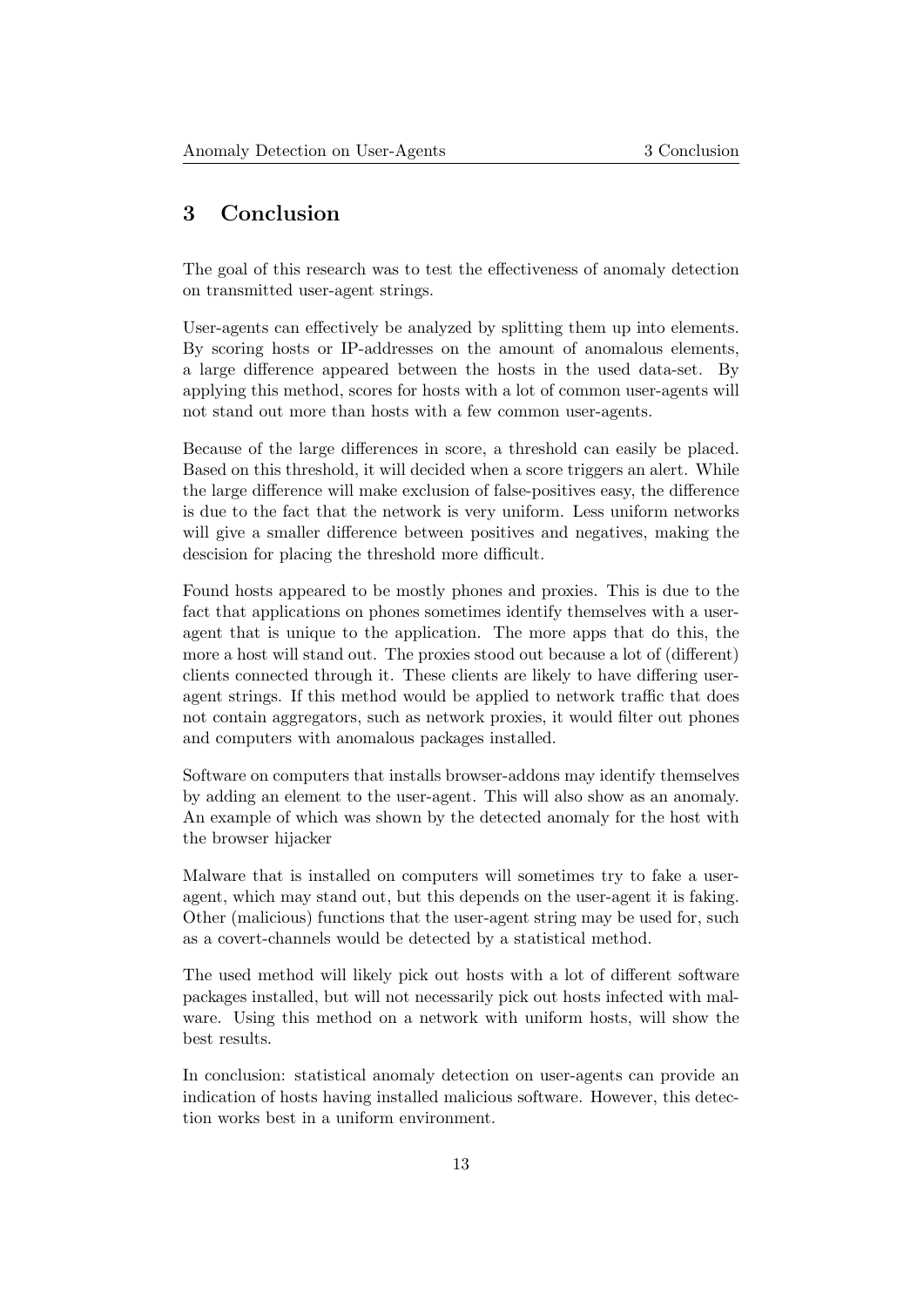### 3.1 Future work

This research created a very basic method for scoring host anomalies based on their user-agents. By giving hosts a weighed score, based on how rare a user-agent element is, better results may be achieved. This will especially show in a less uniform network environment.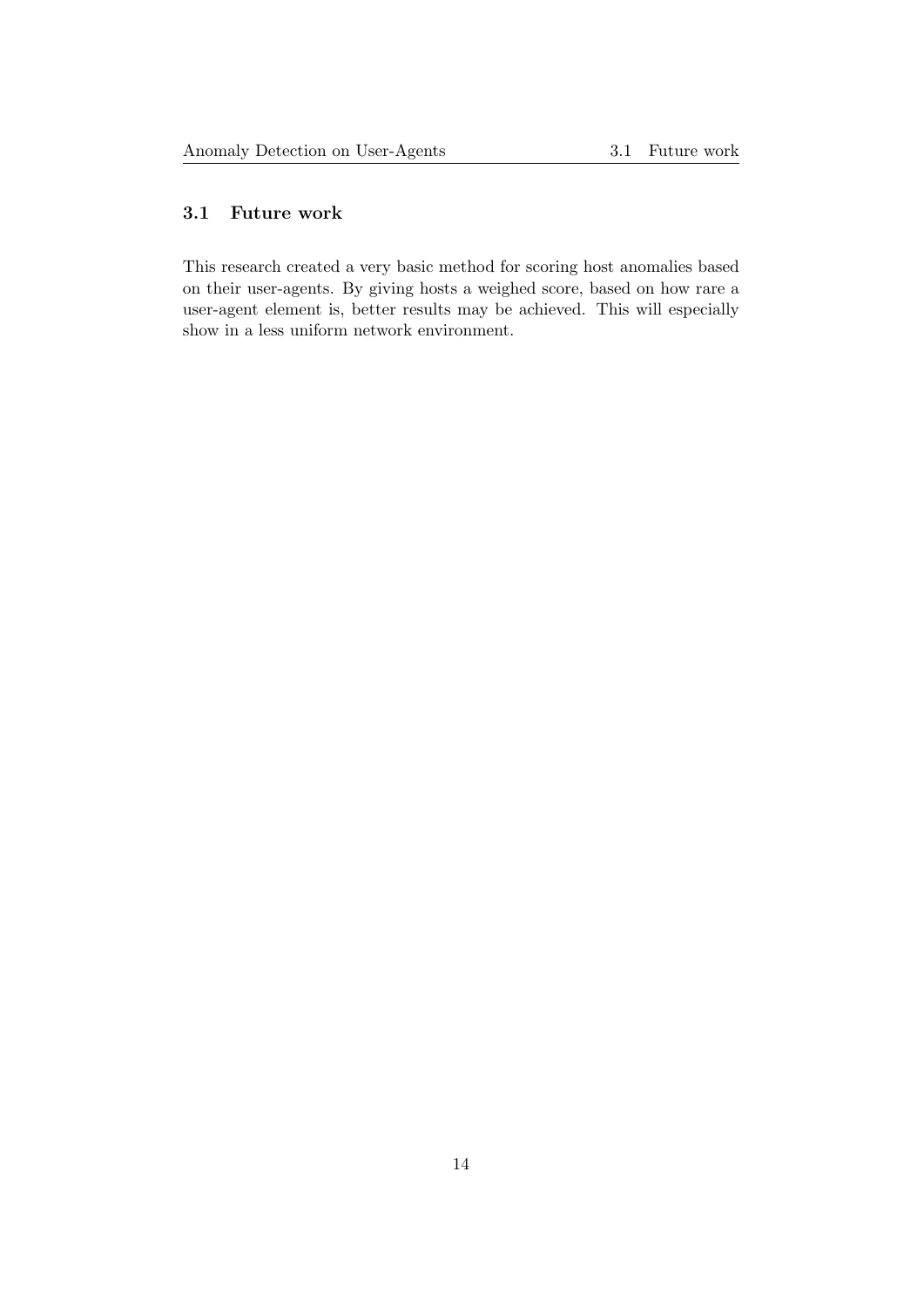# <span id="page-15-0"></span>4 References

- <span id="page-15-1"></span>[1] G. Maci-Fernndez E. Vzquez P. Garca-Teodoro, J. Daz-Verdejo. Anomaly-based network intrusion detection: Techniques, systems and challenges. Computers  $\mathcal{C}$  Security, 28:18-28, 2009. http://web.info.uvt.ro/∼[dzaharie/cne2013/proiecte/aplicatii/](http://web.info.uvt.ro/~dzaharie/cne2013/proiecte/aplicatii/intrusion_detection_systems/IDS_general.pdf) intrusion detection [systems/IDS](http://web.info.uvt.ro/~dzaharie/cne2013/proiecte/aplicatii/intrusion_detection_systems/IDS_general.pdf) general.pdf.
- <span id="page-15-2"></span>[2] Snort home page. [http://www.snort.org.](http://www.snort.org)
- <span id="page-15-3"></span>[3] W. Robertson F. Valeur C. Kruegel, D. Mutz. Bayesian event classification for intrusion detection, 2003. [http://www.cs.ucsb.edu/](http://www.cs.ucsb.edu/~chris/research/doc/2003_07.pdf)∼chris/  $research/doc/2003_07.pdf$  $research/doc/2003_07.pdf$ .
- <span id="page-15-4"></span>[4] N. Kheir. Behavioral classification and detection of malware through http user agent anomalies. Journal of Information Security and Applications, 18:2–13, 2013.
- <span id="page-15-5"></span>[5] Adrian Crenshaw. Xss, command and sql injection vectors: Beyond the form.
- <span id="page-15-6"></span>[6] R. Fielding et al. Hypertext transfer protocol – http/1.1. RFC 2616, 1999. [https://tools.ietf.org/html/rfc2616.](https://tools.ietf.org/html/rfc2616)
- <span id="page-15-7"></span>[7] J.P. Anderson. Computer security threat monitoring and surveillance. Technical report, James P. Anderson Company, 1980. [http://csrc.nist.](http://csrc.nist.gov/publications/history/ande80.pdf) [gov/publications/history/ande80.pdf.](http://csrc.nist.gov/publications/history/ande80.pdf)
- <span id="page-15-8"></span>[8] P.K. Chan M.V. Mahoney. Phad: Packet header anomaly detection for identifying hostile network traffic. Master's thesis, Florida Institure of Technology, 2001. [https://repository.lib.fit.edu/bitstream/handle/](https://repository.lib.fit.edu/bitstream/handle/11141/94/cs-2001-04.pdf?sequence=1) [11141/94/cs-2001-04.pdf?sequence=1.](https://repository.lib.fit.edu/bitstream/handle/11141/94/cs-2001-04.pdf?sequence=1)
- <span id="page-15-9"></span>[9] S.J. Stolfo K. Wang. Anomalous payload-based network intrusion detection. Master's thesis, Columbia University, 2004. [http://academiccommons.columbia.edu/download/fedora](http://academiccommons.columbia.edu/download/fedora_content/download/ac:125705/CONTENT/RAID4.pdf) content/ [download/ac:125705/CONTENT/RAID4.pdf.](http://academiccommons.columbia.edu/download/fedora_content/download/ac:125705/CONTENT/RAID4.pdf)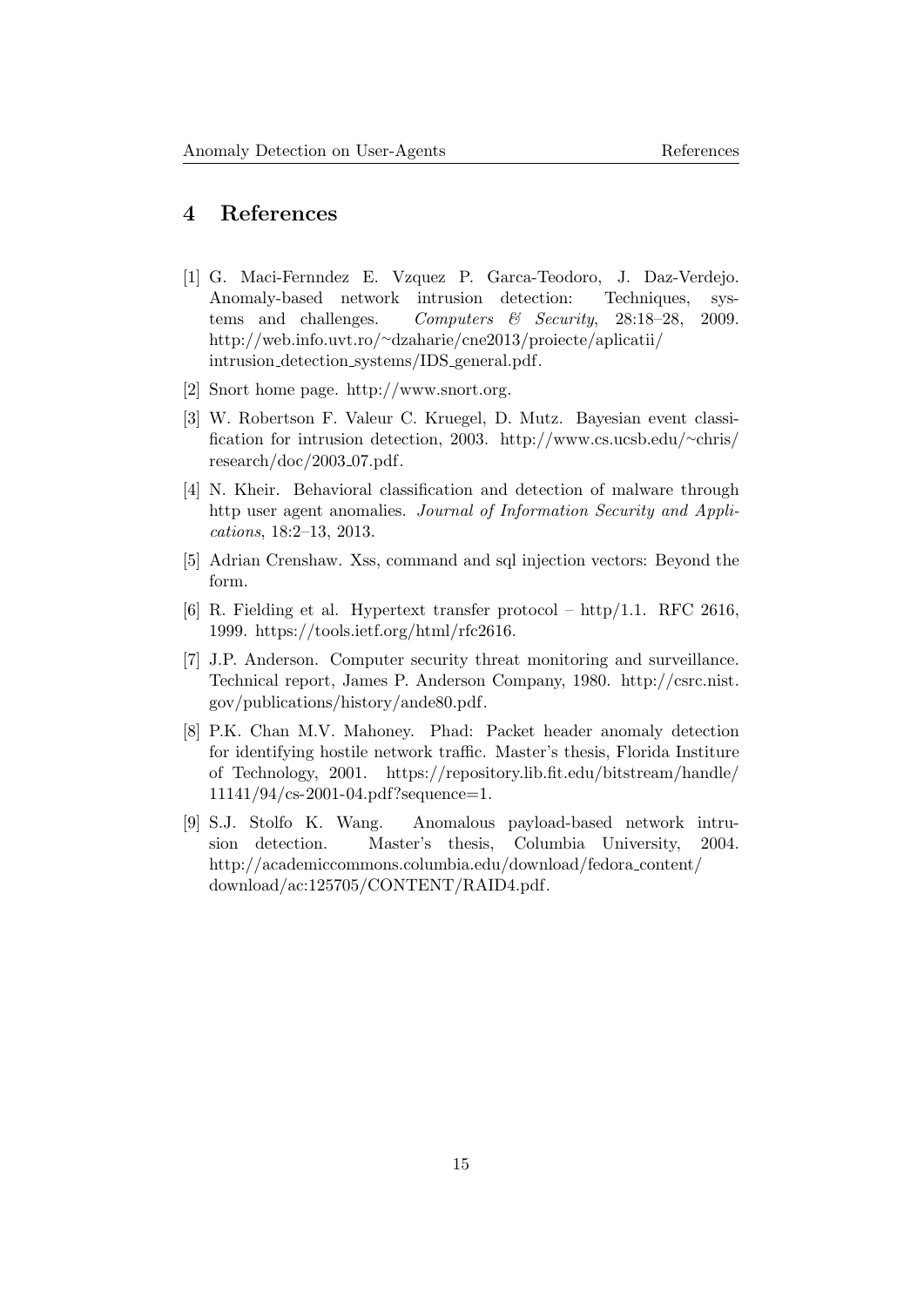# Appendix

# <span id="page-16-0"></span>A Total number of elements per IP